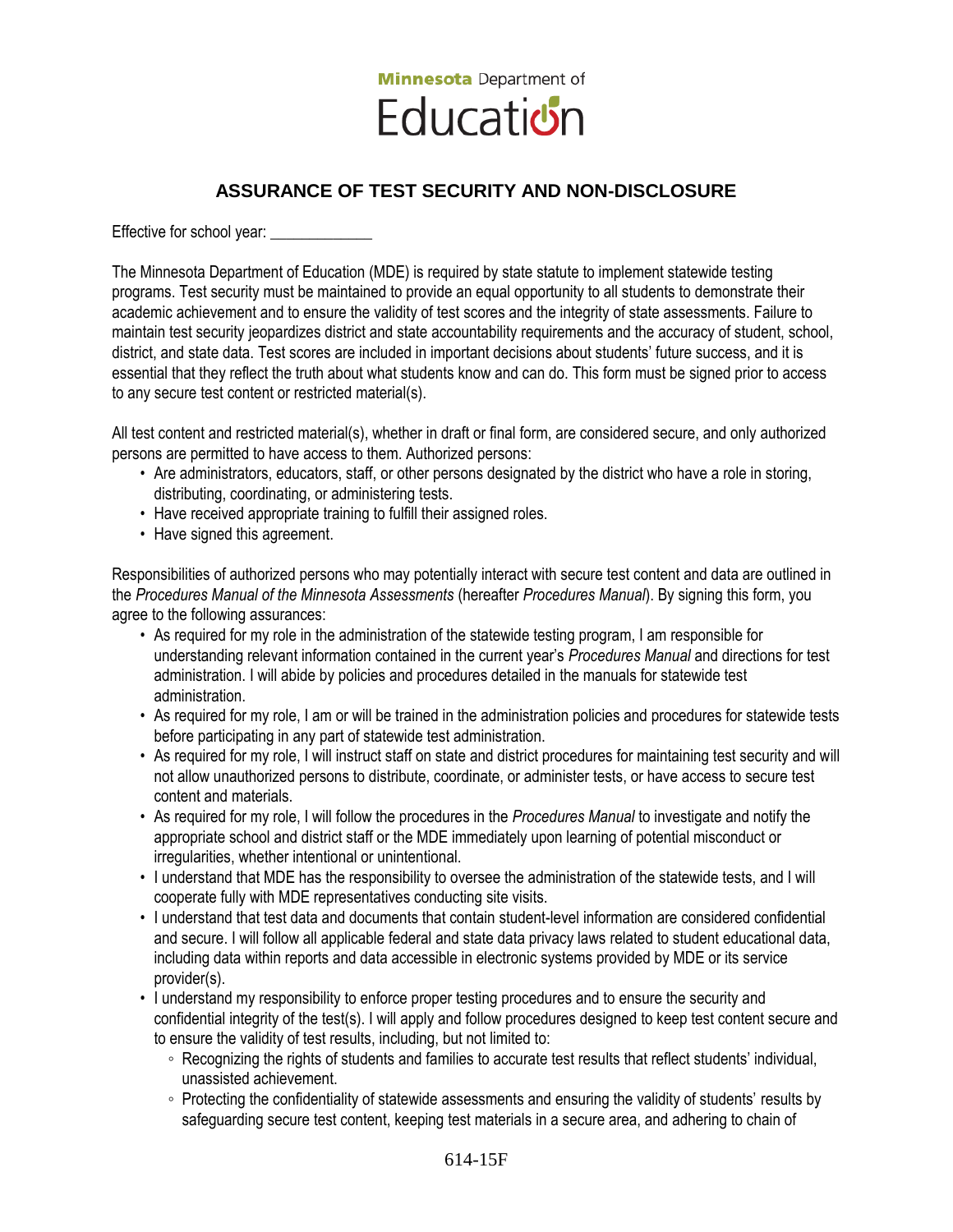custody requirements.

- Never retaining secure test materials in my custody beyond the allowed times to process, distribute, coordinate, administer, and return them, as appropriate for my role.
- Ensuring that no part of the paper or online tests are outlined, summarized, paraphrased, discussed, released, distributed to unauthorized personnel, printed, reproduced, copied, photographed, recorded, or retained in original or duplicated format, without the explicit permission of MDE or as authorized in the *Procedures Manual*.
- Never permitting or engaging in the unauthorized use of a student's MARSS or Secure Student Identification Number (SSID) to log in to the online testing system or access an online test.
- Never engaging in, or allowing others to engage in, unauthorized viewing, discussion, or analysis of test items before, during, or after testing.
- Actively monitoring students during test administration for prohibited behavior.
- Never leaving students unattended during test administration or under the supervision of unauthorized staff or volunteers.
- Never providing students with answers to secure test items, suggesting how to respond to secure test items, or influencing student responses to secure test items. Prohibited actions include, but are not limited to, providing clues or hints; providing reminders of content or testing strategies, prompting students to correct or check/recheck specific responses; permitting access to curricular materials (e.g., textbooks, notes, review materials, bulletin boards, posters, charts, maps, timelines, etc.); or using voice inflection, facial gestures, pointing, gesturing, tapping, or other actions to indicate a response or accuracy of a student's response.
- Never formally or informally scoring secure tests or individual test items except as required by the test-specific manuals and directions. Prohibited actions include, but are not limited to, creating an answer key; reviewing or scoring a student's item response or responses unless items are designed to be scored by the test administrator using a rubric or script; retaining, reviewing, or scoring student scratch paper or accommodated test materials; or tracking student performance on test items.
- Never altering or engaging in other prohibited involvement with student responses.
- Never inducing or encouraging others to violate the procedures outlined above or to engage in any conduct that jeopardizes test security or the validity of test scores.

By accepting the terms of this agreement, you name yourself as an employee of the School District (District) or as an authorized person selected by the District, and affirm that you are authorized by the District during the current academic school year to have access to secure test materials or student data related to statewide test administrations and hereby agree to be bound by the terms of this agreement.

Failure to follow procedures can lead to the invalidation of students' tests. Consequences for violating the terms of this agreement may result in a complaint filed with the local School Board, the Board of Teaching, or the Board of School Administrators for evaluation and investigation. The findings of the appropriate Board may result in disciplinary action up to and including termination and/or loss of license.

\_\_\_\_\_\_\_\_\_\_\_\_\_\_\_\_\_\_\_\_\_\_\_\_\_\_\_\_\_\_\_\_\_\_\_\_ \_\_\_\_\_\_\_\_\_\_\_\_\_\_\_\_\_\_\_\_\_\_\_\_\_\_\_\_\_\_\_\_\_\_\_\_

\_\_\_\_\_\_\_\_\_\_\_\_\_\_\_\_\_\_\_\_\_\_\_\_\_\_\_\_\_\_\_\_\_\_\_\_ \_\_\_\_\_\_\_\_\_\_\_\_\_\_\_\_\_\_\_\_\_\_\_\_\_\_\_\_\_\_\_\_\_\_\_\_

\_\_\_\_\_\_\_\_\_\_\_\_\_\_\_\_\_\_\_\_\_\_\_\_\_\_\_\_\_\_\_\_\_\_\_\_ \_\_\_\_\_\_\_\_\_\_\_\_\_\_\_\_\_\_\_\_\_\_\_\_\_\_\_\_\_\_\_\_\_\_\_\_

Signature Date **Date** 

Name (printed) Work Telephone

School Name **Email Address** 

District Name

\_\_\_\_\_\_\_\_\_\_\_\_\_\_\_\_\_\_\_\_\_\_\_\_\_\_\_\_\_\_\_\_\_\_\_\_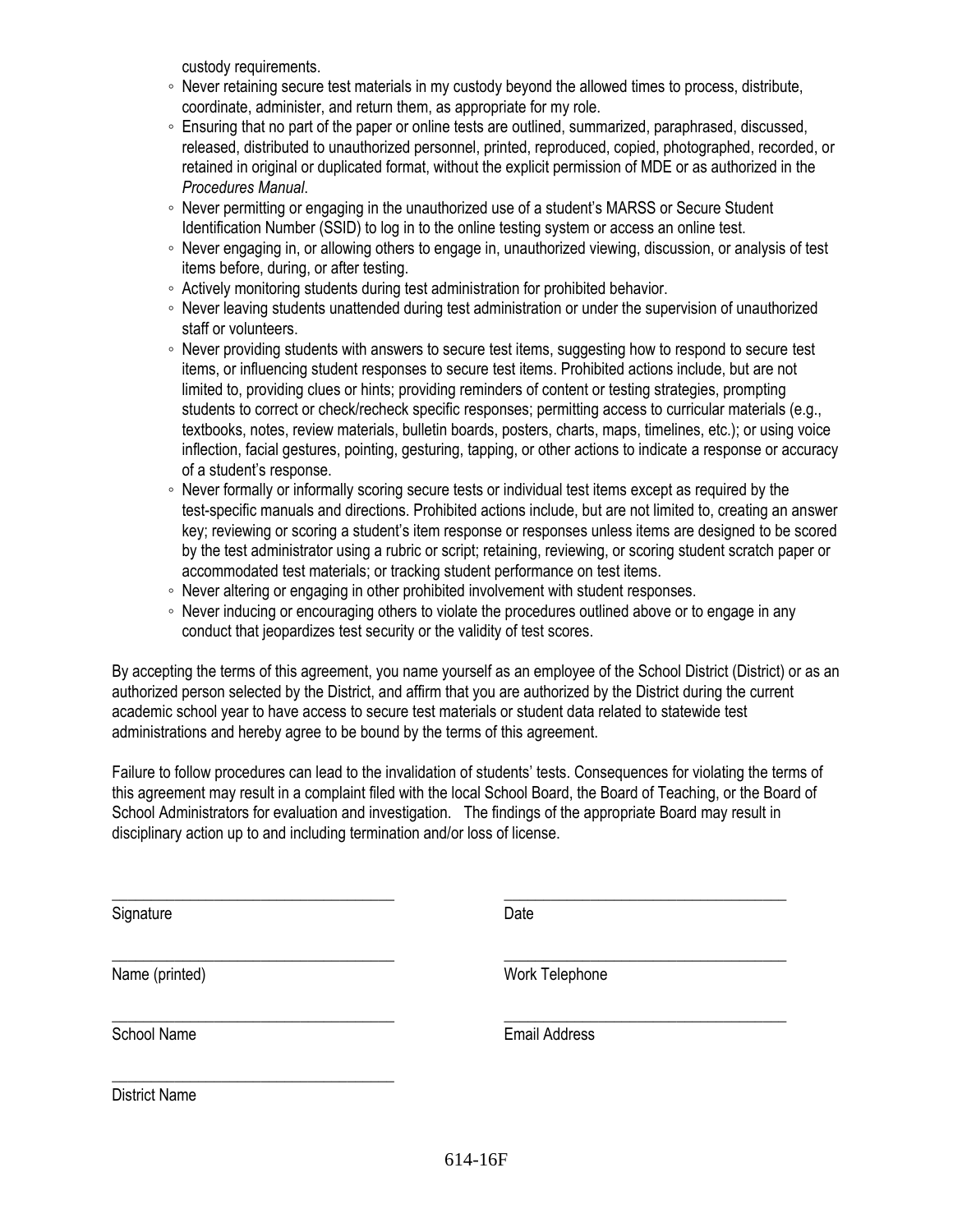**Minnesota** Department of

# Education

# **TEST ADMINISTRATION REPORT (TAR)**

| Signature: Signature:                                                                                                                                                                                                               |  |  |  |  |  |  |
|-------------------------------------------------------------------------------------------------------------------------------------------------------------------------------------------------------------------------------------|--|--|--|--|--|--|
| <b>Test:</b> The contract of the contract of the contract of the contract of the contract of the contract of the contract of the contract of the contract of the contract of the contract of the contract of the contract of the co |  |  |  |  |  |  |
| <b>Subject</b> (if applicable): $\square$ Mathematics $\square$ Reading $\square$ Science                                                                                                                                           |  |  |  |  |  |  |

The Test Administration Report is used for recording situations where something unusual or unexpected happened during testing (see examples below). If an adult was involved (e.g., translator), include the adult's name, signature, and relationship to the student. Attach additional sheets to this form as needed.

**For all Minnesota Assessments, districts are not required to return a Test Administration Report.** However, districts must maintain records for one year after the end of the academic school year in which testing took place for program audits or monitoring conducted by MDE or to answer questions when reports are received. If completed by the School Assessment Coordinator, a copy of the report should be forwarded to the District Assessment Coordinator.

| Name of Student | Gr. | MARSS# (13 digits) | Explanation and/or Name and Signature |  |
|-----------------|-----|--------------------|---------------------------------------|--|
|                 |     |                    |                                       |  |
|                 |     |                    |                                       |  |
|                 |     |                    |                                       |  |
|                 |     |                    |                                       |  |
|                 |     |                    |                                       |  |
|                 |     |                    |                                       |  |
|                 |     |                    |                                       |  |

Examples of events to be documented in this report:

- A student engages in inappropriate behavior or action, including cheating, that results in the invalidation of tests.
- A student is administered the incorrect assessment or accommodation.
- A student uses a calculator when a calculator is not allowed.
- A student refuses to take an assessment, requiring the assessment to be invalidated.
- The district uses a translator to translate test directions to an English learner.
- District staff enters a student's MCA responses or a student's MTAS scores online.

Districts may also choose to document any students who experienced technical issues during online testing that affected their testing experience.

November 2015 2015-2016 Procedures Manual – Appendix A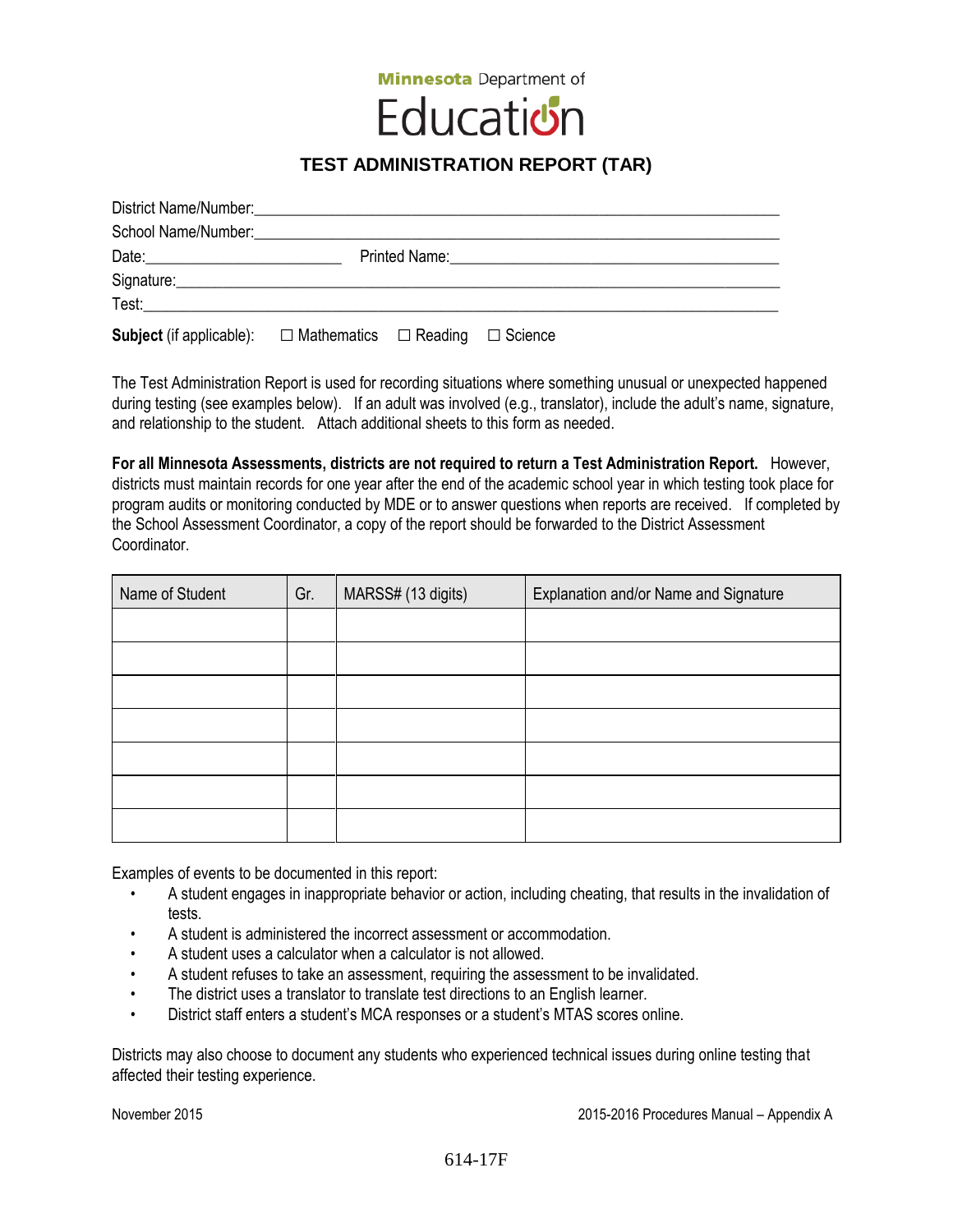#### **DISTRICT TEST SECURITY PROCEDURES Independent School District No. \_\_\_\_\_, \_\_\_\_\_\_\_\_\_\_\_\_\_\_\_, Minnesota 20\_\_-20\_\_**

#### **I. PREPARATION FOR TEST SECURITY DURING TEST ADMINISTRATION**

- A. Roles and Responsibilities
	- 1. \_\_\_\_\_\_\_\_\_\_\_\_\_ will be responsible for ensuring completion of *Assurance of Test Security and Non-Disclosure* each year by all staff involved with test administration.
	- 2.  $\blacksquare$  will be responsible for reviewing the specific requirements staff agreed to in the *Assurance of Test Security and Non-Disclosure* prior to spring testing (especially if the assurance was completed in the fall).
	- 3. \_\_\_\_\_\_\_\_\_\_\_\_\_ will be responsible for training the Test Monitors and Test Administrators prior to the test administration. Annual training for Test Monitors and Test Administrators must include training on test administration policies and procedures and test security and be documented and kept on file at the district.
		- a) Review of Test Security Training. Test Monitor responsibilities, *Test Monitor and Student Directions*, and any special instructions for a particular test given.
		- b) Review of required test-specific trainings, such as the Online Test Monitor Certification Course and MTAS Training for Test Administrators.
		- c) Discuss what active monitoring of the test session involves and the school district's expectations for Test Monitors.
		- d) Review of district policies and procedures for situations that may arise during test administration in order to maintain test security, including:
			- (1) Who will answer questions from staff involved in test administration and how staff will ask questions without leaving students unmonitored.
			- (2) What the process is for contacting others for assistance if a problem arises during the testing so active monitoring can continue.
			- (3) Who Test Monitors should contact in case of emergency.
			- (4) Ensuring students get to the correct rooms for test administration.
			- (5) Ensuring students do not use cell phones or other electronic devices.
			- (6) Breaks for use of the restroom or other interruptions during testing: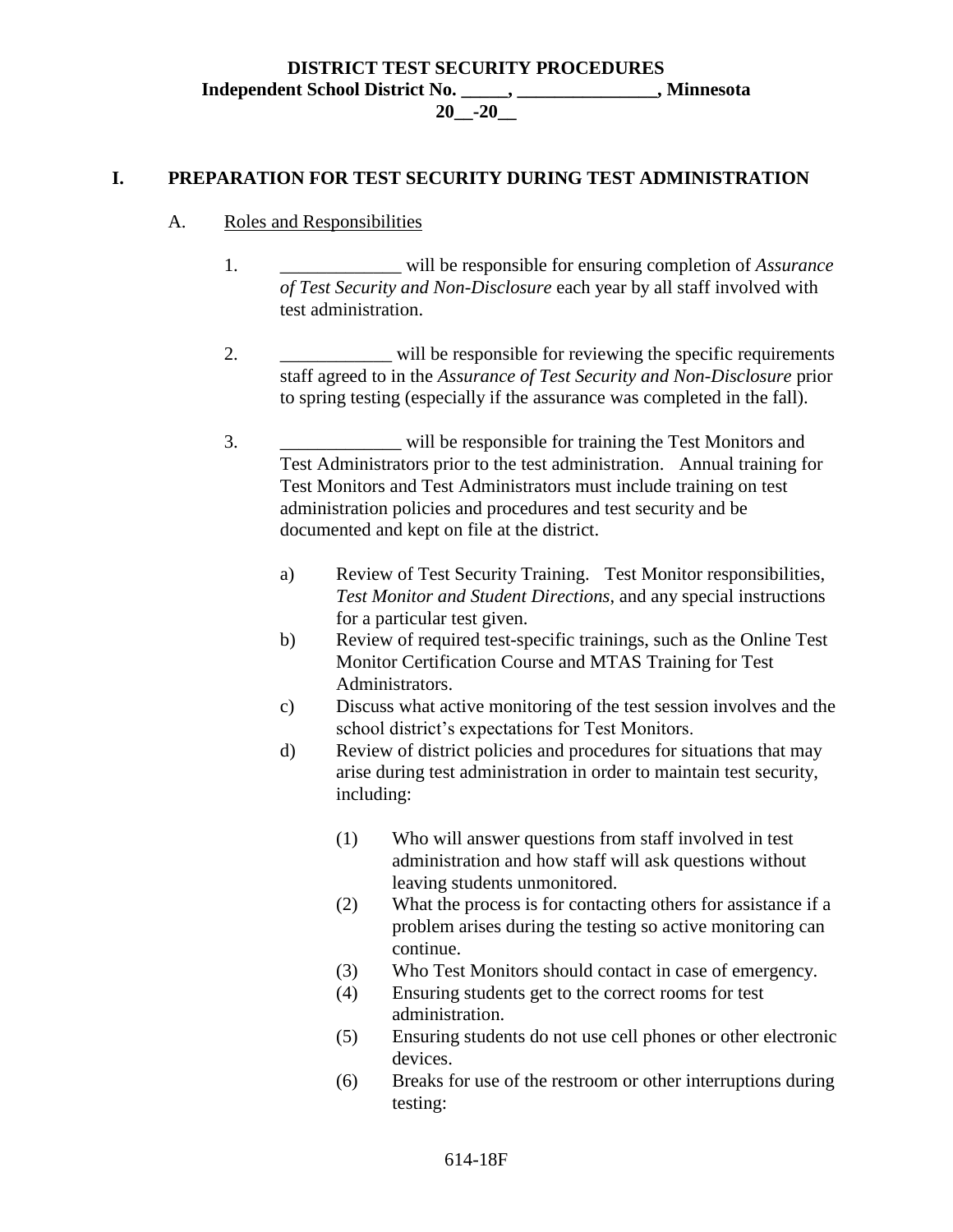- (a) What to do if a student reports an error or technical issue with a test item.
- (b) What to do if an individual student or the Test Monitor becomes ill or needs to leave during testing.
- (c) What to do if an entire group of students needs to leave during testing (e.g., emergency situation, fire drill).
- (d) What individual students will do when finished testing.
- (7) Remind staff that all test materials are secure and cannot be reproduced or shared in any form.
- 4. **Example 1** will ensure that students are reminded of the importance of test security (including the expectation that students will keep test content secure and act with honesty and integrity during test administration).
- 5. \_\_\_\_\_\_\_\_\_\_\_\_\_\_\_ will ensure that all guidelines referenced in applicable procedures manuals are followed in terms of what materials are allowed during test administration, calculator use guidelines, what help a Test Monitor can give, covering instructional materials in the classroom, and setup of computer labs and testing rooms.
- 6. \_\_\_\_\_\_\_\_\_\_\_\_\_ is responsible for tracking devices/computers used by students.
- 7.  $\frac{1}{2}$  is responsible for conducting on-site monitoring of test administrations within the district.
- 8.  $\blacksquare$  is responsible for determining the process for how all secure test materials for online and paper administrations will be kept secure before, during, and after testing, including when and how all secure test materials are returned between testing sessions and once testing is completed.
	- a) \_\_\_\_\_\_\_\_\_\_\_ is responsible for reminding staff of the district process for communicating potential security breaches within the school and to the District Assessment Coordinator, as well as providing information on the MDE tip line as an additional option for reporting security concerns.

## **II. BREACHES IN TEST SECURITY**

Any concern that test security may have been breached must be reported to the District Assessment Coordinator who will notify MDE within 24 hours of the time notice of the alleged breach was received and submit the *Test Security Notification* in Test WES within 48 hours of notice of the alleged breach.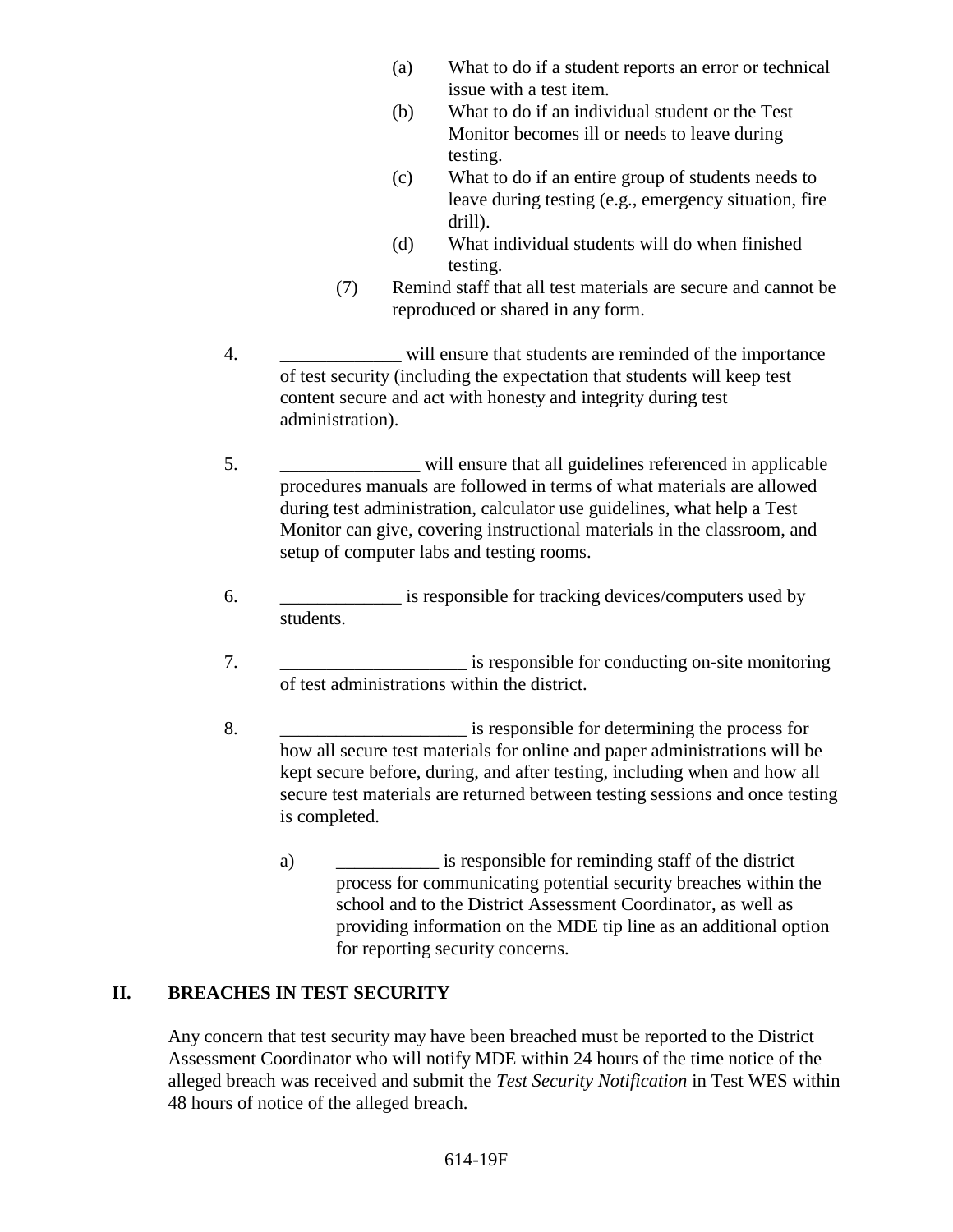### **III. CHAIN OF CUSTODY FOR SECURE TEST MATERIALS**

#### A. Receipt and Organization of Secure Test Materials

- 1. Persons with access to the secured area, inventory materials, and complete security checklists are \_\_\_\_\_\_\_\_\_\_\_\_\_\_\_\_\_. Persons with access to secure online testing systems, student testing tickets, and student scratch paper are \_\_\_\_\_\_\_\_\_\_\_\_\_\_\_\_\_\_\_\_\_\_\_\_\_.
- 2. Paper test materials are shipped to district or school as determined by \_\_\_\_\_\_\_\_\_\_\_\_\_\_\_\_. If delivered to the school district, the process for distributing secure test materials to the school(s) will be completed by \_\_\_\_\_\_\_\_\_\_\_\_\_\_\_\_\_\_\_\_\_.
- 3. \_\_\_\_\_\_\_\_\_\_\_\_\_\_\_\_ will be immediately informed that secure test materials have arrived and will secure all materials in a pre-determined secure locked location.
- 4.  $\omega$  will inventory materials immediately using the securing checklists. Any discrepancies will be reported immediately to \_\_\_\_\_\_\_\_\_\_\_\_\_\_\_\_\_\_\_\_\_\_\_\_\_. Security checklists are maintained by the school district for two years following the end of the school year that the tests are administered.
- 5. \_\_\_\_\_\_\_\_\_\_\_\_\_\_\_ organizes test materials for each Test Monitor and Test Administrator, including *Test Monitor/Test Materials Security Checklists*, student testing tickets, and scratch paper.
- 6. Test materials for online and paper administrations will be kept in \_\_\_\_\_\_\_\_\_\_\_\_\_\_\_, a secure locked location, until the time of distribution.
- 7. If students are taking the tests on multiple days, the building plan for keeping test materials (including student login information and any materials used as scratch paper) secure between test sessions includes
- B. Distribution of Materials to Test Monitors or Test Administrators and Test Administration

\_\_\_\_\_\_\_\_\_\_\_\_\_\_\_\_.

- 1. The procedure for the distribution of all test materials for online administrations to the Test Monitors and Test Administrators will be \_\_\_\_\_\_\_\_\_\_\_\_\_\_\_\_\_\_\_\_\_\_. Discrepancies in materials will be reported immediately to the control of the control of the control of the control of the control of the control of the control of the control of the control of the control of the control of the control of the control of the control
- 2. The procedure for the distribution of any paper test materials to the Test Monitors and Test Administrators will be \_\_\_\_\_\_\_\_\_\_\_\_\_\_. Discrepancies in materials will be reported immediately to \_\_\_\_\_\_\_\_\_\_\_\_\_.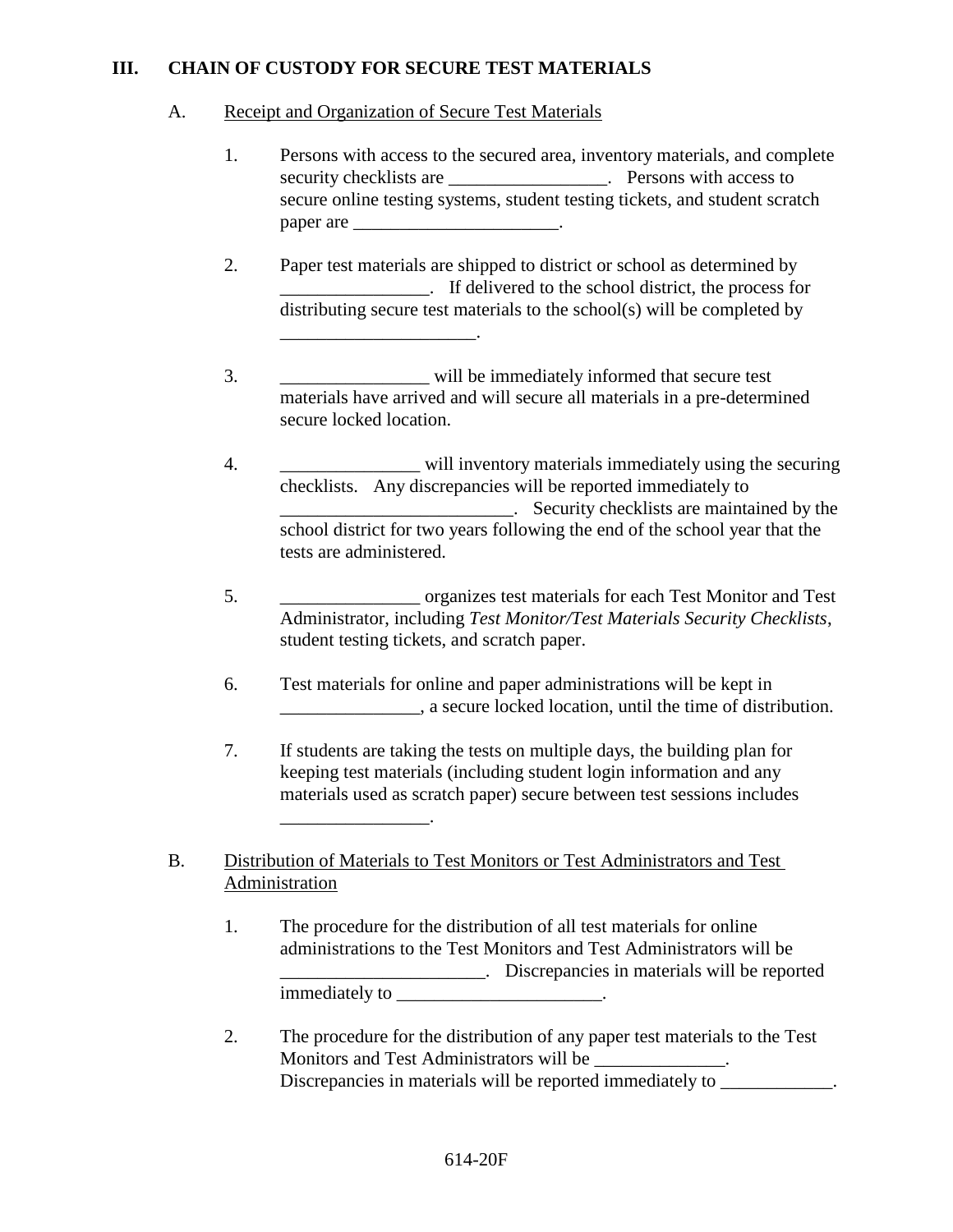- 3. Upon the receipt of materials, the Test Monitor will ensure that all test materials listed on the *Test Monitor Test Materials Security Checklist* and any other materials provided (e.g., student testing tickets, scratch paper) are accounted for prior to handing out the test materials to the students. Any discrepancies will be reported immediately to
- 4. The Test Monitor is responsible for the test materials during the test administration until their return to \_\_\_\_\_\_\_\_\_\_\_\_\_\_\_\_\_\_\_\_\_\_\_\_\_\_.

## C. Return of Materials

\_\_\_\_\_\_\_\_\_\_\_\_\_\_\_\_\_\_\_.

- 1. The Test Monitor and Test Administrator will return all test materials (including student testing tickets and any material used as scratch paper) to \_\_\_\_\_\_\_\_\_\_\_\_\_\_\_\_\_\_\_\_ immediately after testing. If Test Monitors and Test Administrators will keep test materials in between testing sessions, they must keep them in example a locked secure location.
- 2. If not kept by Test Monitors and Test Administrators, will keep all test materials secure until distributed for the next test session.
- 3. Student testing tickets and any materials used as scratch paper will be securely destroyed at the end of test administration by \_\_\_\_\_\_\_\_\_\_\_\_\_\_\_ no more than 48 hours after the close of the testing window.
- 4. *Test Monitor Test Materials Security Checklists* for paper test materials will be signed by the Test Monitor indicating that all materials have been returned once testing is completed. The *Test Monitor Test Materials Security Checklists* will be returned to \_\_\_\_\_\_\_\_\_\_\_\_\_\_.
- 5. When the test materials are returned to \_\_\_\_\_\_\_\_\_\_\_\_\_, they will again be inventoried and kept in example in the secure locked secure locked location, until returned to the district office (if applicable) or shipped back to the service provider.
- 6. \_\_\_\_\_\_\_\_\_\_\_\_\_\_\_\_\_\_\_\_ will prepare the materials for their return to the district office (if applicable) or for shipment to the service provider according to return instructions in the applicable assessment manual.
- 7. Will follow instructions provided in the applicable assessment manual for the return shipping of test materials.